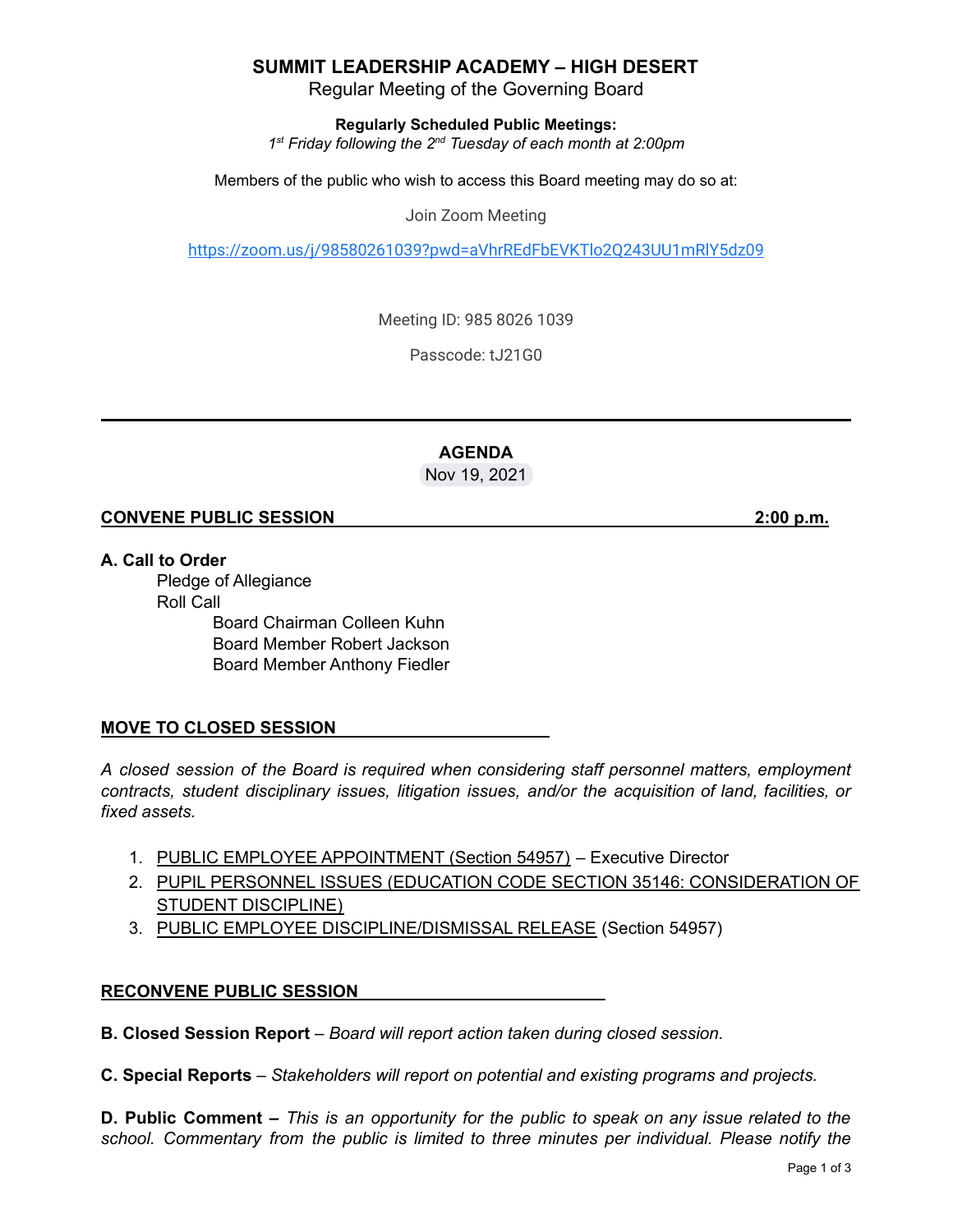# **SUMMIT LEADERSHIP ACADEMY – HIGH DESERT**

Regular Meeting of the Governing Board

*Board Chairman of your desire to speak before the public meeting is convened; be prepared to state your name and city of residence for the record prior to making your statement.*

Under the provisions of the Brown Act, the Board of Directors is prohibited from taking action on oral comments/requests. However, the Board Chairman may respond briefly or refer the communication to staff. The Board Chairman may also *request an item related to your communication to be placed on a future Board Meeting agenda.*

Note: Members who wish to notify the Board of a perceived confidential issue may do so by sending a letter directly to *the Board Chairman, c/o Summit Leadership Academy, 12850 Muscatel Street Hesperia, CA 92344. The Board Chairman will evaluate the communiqué and determine the appropriate administrative action.*

Members of the public who wish to comment during the Board meeting may use the "raise hand" tool on the Zoom platform or email comments to slahdboard@slahd.com. Individual comments will be limited to three (3) minutes. If an interpreter is needed for comments, they will be translated to English and the time limit shall be six (6) minutes. The Board of Directors may limit the total time for public comment to a reasonable time. The Board reserves the right to mute *or remove a member of the public if comments or actions disrupt the Board meeting.*

**E. Items to be Removed from Consent or Action Agendas –** *Board members may request that an item be removed from the current Consent or Action Agendas for clarification, discussion, or correction purposes; or if additional research or information is requested.*

**F. Consent Agenda –** *The consent agenda is reserved for routinely scheduled business of the board; for operational and/or planning reports; and for the review and approval of standard operational and administrative procedures/assignments, protocols, and forms necessary for the efficient operation of the school.*

- 1. Approval of Board Minutes for October 29, 2021, Regular Meeting and Special Meeting.
- 2. Approval of Expenditure Reports for September 2021 including the General, Fundraising, and Reserve Accounts.
- 3. Approval of Credit Card Reconciliations for September 2021*,*
- 4. Approval of Petty Cash for October 2021.

**G. Action Agenda –** *The action agenda is reserved for items, issues, and topics that require public notification and/or the opportunity for public comment: including but not limited to revisions of Board Policy and School Administrative Regulations, the award of service and maintenance contracts to outside vendors, and other items not appropriate for the Consent Agenda.*

- 1. DISCUSSION/APPROVAL OF THE EMPLOYEE REFERRAL PROGRAM The Board may approve the Employee Referral Program
- 2. EDUCATOR EFFECTIVENESS BLOCK GRANT 2021 PUBLIC HEARING The board shall hold a public hearing of the 2021 Educator Effectiveness Block Grant.